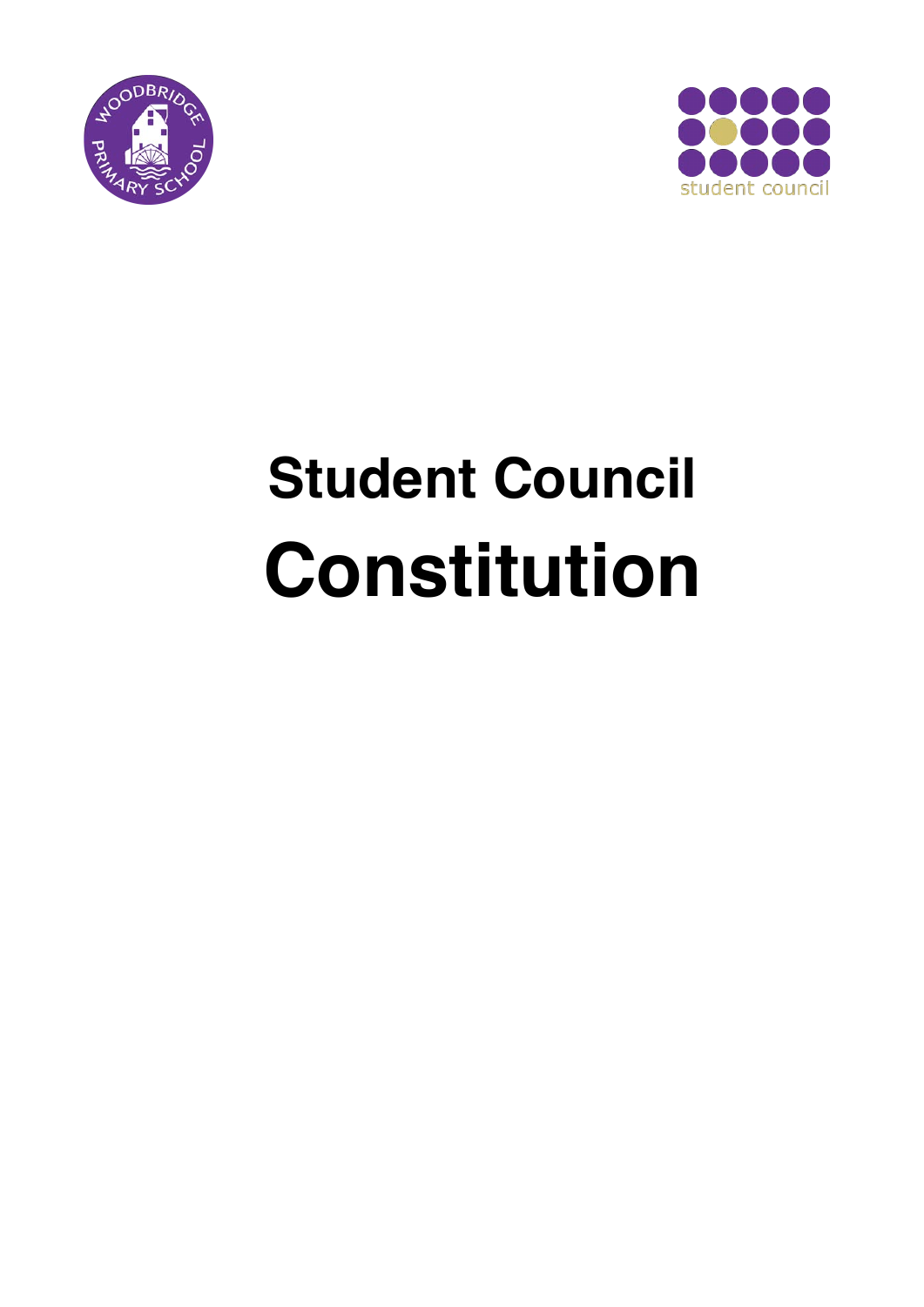

**INDEX**



| Article | Topic                                                                       | Page     |
|---------|-----------------------------------------------------------------------------|----------|
| 1       |                                                                             | 3        |
| 2       |                                                                             | 3        |
| 3       |                                                                             | $3 - 4$  |
| 4       |                                                                             | $4 - 5$  |
| 5       |                                                                             | $5 - 8$  |
| 6       |                                                                             | 8        |
| 7       | Student Councillor Activities and Responsibilities: Information In          | 8        |
| 8       | Student Councillor Activities and Responsibilities: Meetings                | $9 - 11$ |
| 9       | Student Councillor Activities and Responsibilities: Information Out         | 11       |
| 10      | Student Councillor Activities and Responsibilities: School Ambassadors      | 11       |
| 11      | Student Councillor Activities and Responsibilities: Handover & Final Report | 12       |
| 12      |                                                                             | 12       |
| 13      |                                                                             | 12       |
| 14      |                                                                             | 13       |
| 15      |                                                                             | 13       |
|         |                                                                             | 14       |
|         |                                                                             | 15       |
|         |                                                                             | 16       |
|         |                                                                             | 17       |
|         |                                                                             | 18       |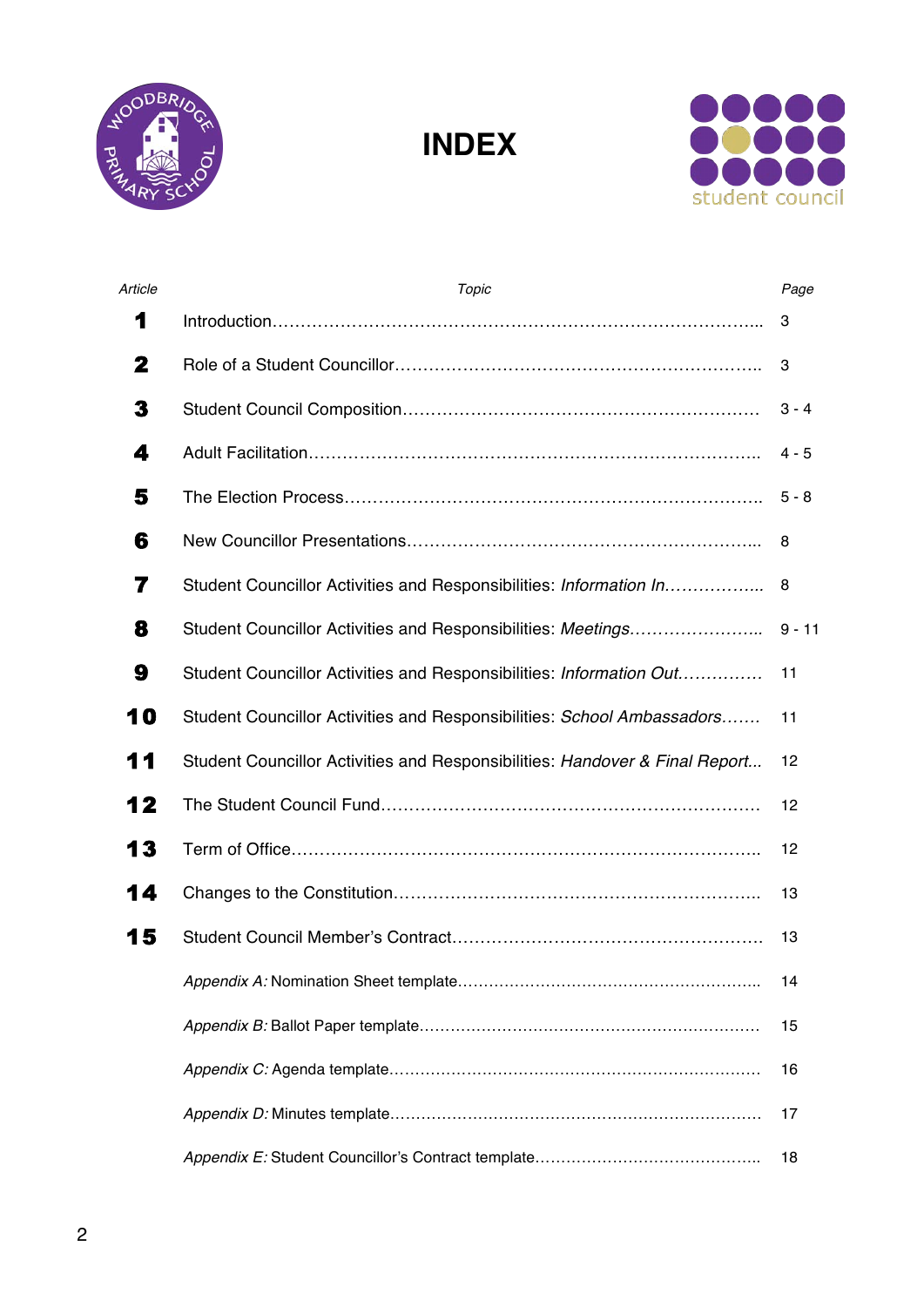### 1 **Introduction**

- In line with school policies regarding inclusion, fairness and equality and building on the school's commitment to the UN Convention on the Rights of the Child, Woodbridge Primary School (WPS) welcomes input from students via the WPS Student Council.
- Being a Student Councillor and the election process for Student Council also serves to introduce all students to responsible citizenship in a democracy.
- The Student Council will usually be formed at the beginning of each new academic year following an election process.

#### Article

### 2 **Role of a Student Councillor**

- To create, in cooperation with the head teacher, staff, governors and students, a better school life for the students of the school.
- To represent the views of students on matters of importance and concern to them.
- To provide students with opportunities for leadership and to develop in all students a sense of responsibility.
- To encourage students to become more aware of how the school is run and to constructively identify and express their needs and ideas.
- To act as liaison and enhance communication between students, management, staff and parents.
- To promote friendship and respect among students.

#### Article

### 3 **Student Council Composition**

• The Student Council is made up of 14 students, comprising of 2 students from each year group. There is no enforced gender bias within year group representation.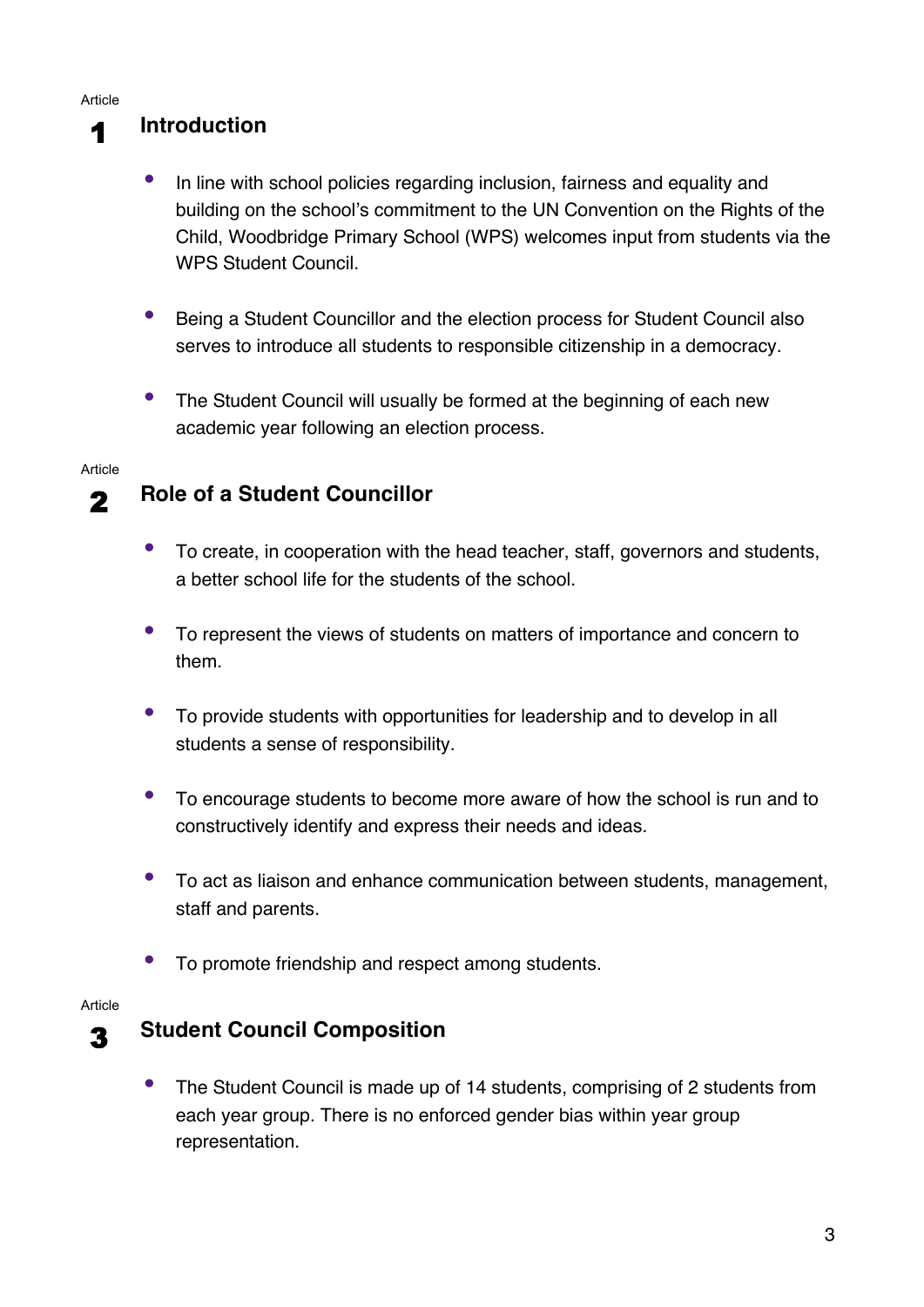- Within the Council there are four primary officer roles:
	- **Chairperson** the Student Council leader and leads Student Council meetings
	- **Vice-Chair** assistant to the Chairperson, and other members of the Student Council. The Vice-chair also acts as the Chairperson if the Chairperson is absent.
	- **Secretary** takes and produces meeting minutes and maintains the Student Council notice board.
	- **O** Treasurer oversees and reports back to the Student Council on issues relating to the Student Council Fund.
- Officer roles will be drawn from KS2 Student Councillors. The council will vote on these positions within one calendar month of a new Council forming.
- The adult facilitators will assist with all of these roles, initially, to allow the newly elected officers to learn what is expected of them and to give them time to grow their confidence in performing in these roles.
- Should the Student Council deem it advantageous there is also the additional *optional* role of **Public Relations Officer (PRO)**. The PRO may be any member of the Student Council; alternatively, the Student Council may invite *any* student in the school they believe would be a suitable candidate for the role.
- *If* the PRO *is not* a member of the Student Council, they may be invited to meetings on occasion to advise the council on PR issues, however they will *not* have a vote on the Student Council.

### 4 **Adult Facilitation**

- A Link Teacher and one other adult, drawn from either the support staff, governors, PTA or Parent Helpers, will be appointed by the Head Teacher to be a source of information, advise Student Councillors and facilitate the work of the Student Council.
- If required, the link teacher will put forward Student Council issues and activities for the staff meeting agenda.
- At least one of the adult facilitators will be present at every regular meeting of the whole school council.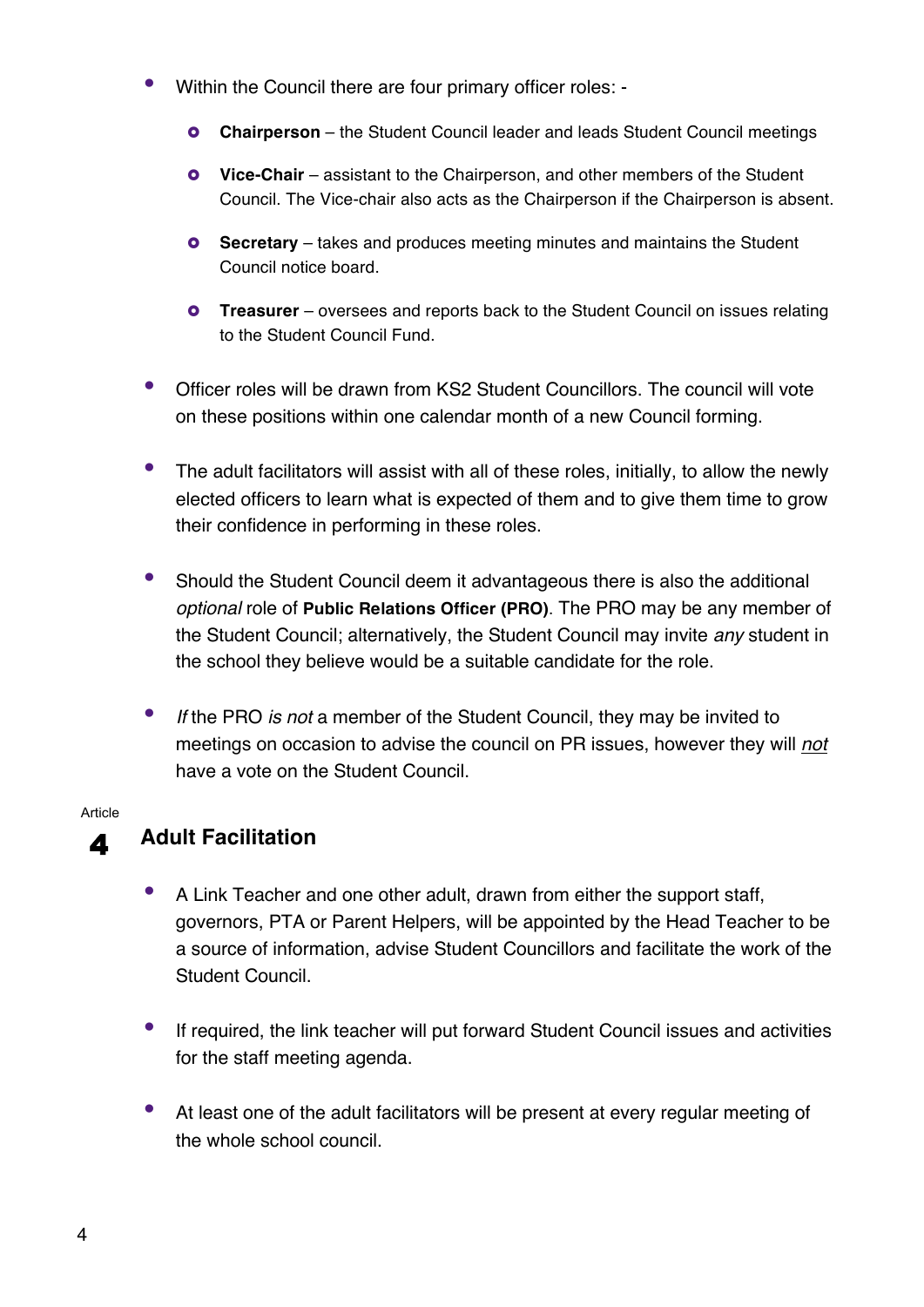- Adult facilitators may propose issues for discussion.
- Adult facilitators do *not* have a vote.

### 5 **The Election Process**

- All students attending the school are eligible to stand for election, with the exception of previous councillors, (see article 13).
- A class election will take place if there are more than two official candidates for that class,

The election process is as follows: -

- Nominations for student councillors will open at midday on the Monday of the first full week back at school after the Summer break.
- Students will be advised of the date that nominations open via school assembly, the school newsletter, on the school website and with a notice on the Student Council Notice Board.

#### **Nominations (Week 1)**

- On the Monday that nominations open, nomination sheets  $<sup>1</sup>$  (one for each year</sup> group) will be posted on the Student Council Notice Board.
- Candidates will write their name on their class sheet and have that nomination endorsed by a classmate; that classmate might also wish to act as campaign manager for their candidate.
- Nominations will remain open for five days and will close at 3.30pm on Friday, at which time the nomination sheets will be removed from the Student Council Notice Board.

#### **Campaigning (Week 2)**

- On the following Monday all nominees will be photographed and the list of official candidates will be posted on the Student Council Notice Board.
- Official candidates have five days to campaign.

See Appendix A for Nomination Sheet template

<sup>&</sup>lt;sup>2</sup> See Appendix B for sample Ballot Paper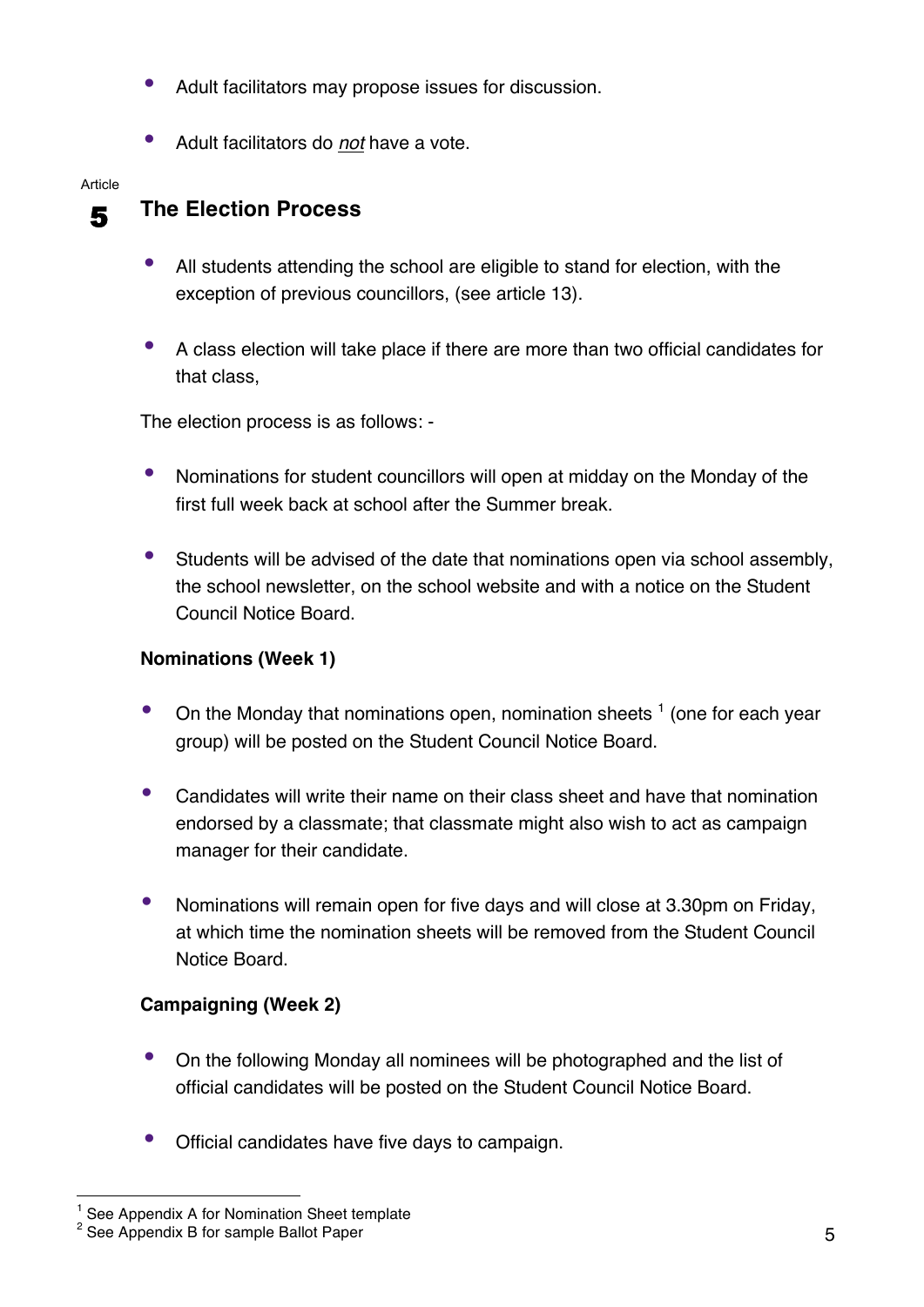#### **During the campaign week: -**

#### *Candidates may: -*

- Talk to their classmates during break and lunchtimes about their candidacy.
- Produce flyers, leaflets and posters promoting themselves.
- Set up a candidate station in the school playground where their classmates can come to them and ask them questions.

#### *Candidates may not: -*

- Offer inducements, such as sweets or gifts, to their classmates in return for votes.
- Bully or be abusive or threatening to their classmates.
- *Any candidate participating in prohibited campaigning activities may have their misdemeanours brought to the attention of the Head Teacher who has the authority to disqualify the offending candidate.*

#### **Hustings and Voting (Week 3)**

On the following Monday, at a time convenient to the class teacher, the Hustings and Voting will take place.

#### *a. Preparation*

- Ballot papers and a ballot box for each year group will be collected from the school office.
- The Ballot box will be sealed and must remain sealed.
- Ballot papers will be sealed in an envelope and only the class teacher or a teaching assistant may open the envelope.

#### *b. Hustings*

- The teacher will invite each candidate to stand up and speak to the class about their candidacy.
- Once each candidate has had the opportunity to speak the voting takes place*.*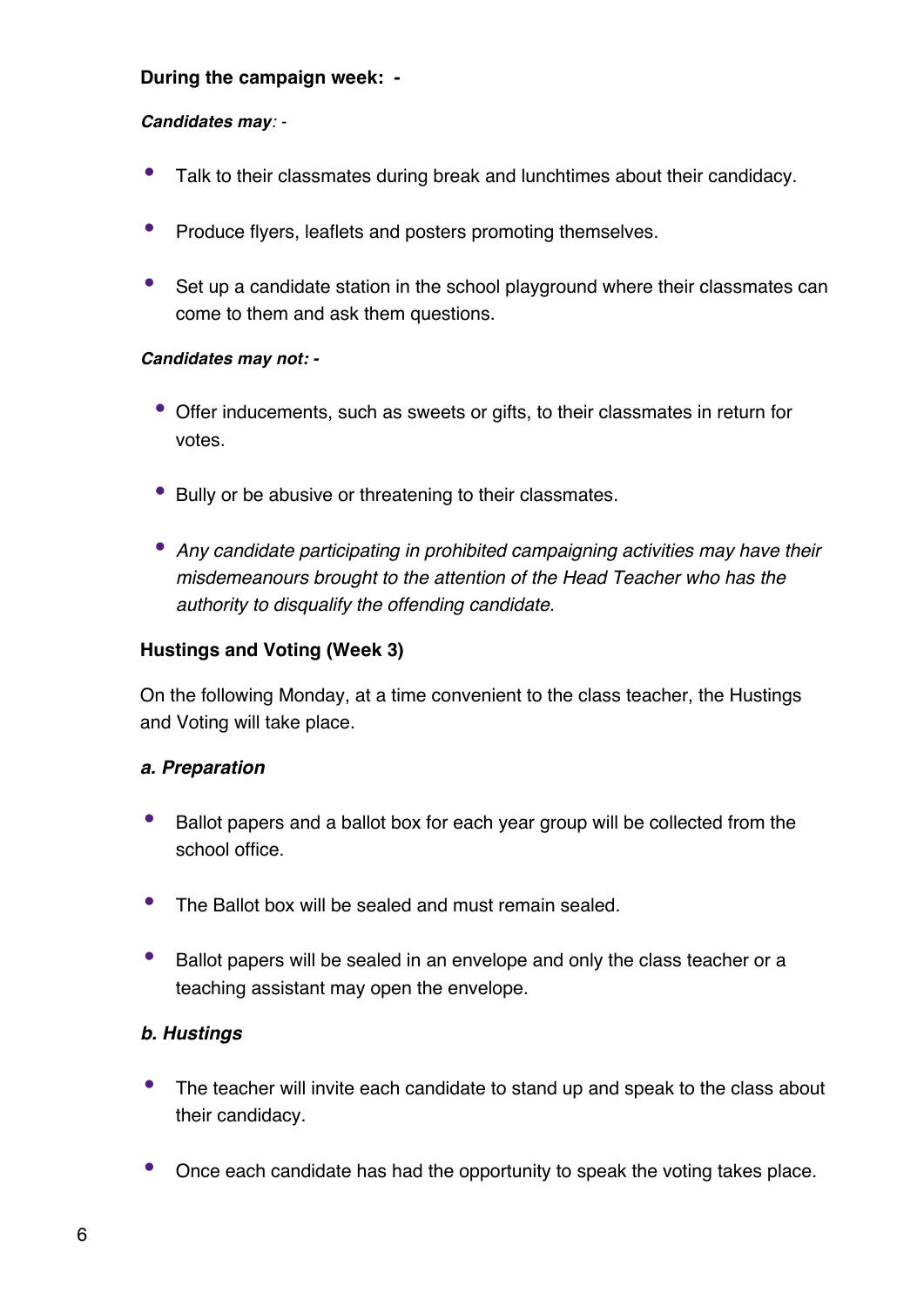#### *c. Voting*

#### **Voting is based upon the 'first past the post' model.**

- The class teacher or a teaching assistant will explain the procedure for voting.
- The class teacher or teaching assistant will open the envelope containing the ballot papers $2$  and distribute them to the class.
- One ballot paper will be given to each student present.
- Students will vote as per the instructions given by the class teacher or teaching assistant. Voting instructions will also be printed on each ballot paper.
- Each student will put his or her folded ballot paper into the ballot box.
- Each ballot box will be returned to the school office by 2pm.

#### *d. Counting*

- At 2.15pm the sealed ballot boxes will be taken to the school hall for counting.
- The count will be overseen and conducted by the adult facilitators and their nominated agents.
- Each candidate, and their campaign manager, may be present if they wish. If this is not possible it is strongly recommended that at least one adjudicator from each class be present while the votes are counted.
- Once the counting has taken place the successful candidates will announced and a notice declaring the elected councillors will be posted on the Student Council Notice Board.

#### *e. Automatic representation and unrepresented*

- In the event that only two students stand for the Student Council in any given year group, those candidates will automatically become the Student representatives for their class.
- In the event that only one student stands for the Student Council in any given

 $\overline{a}$ 

<sup>&</sup>lt;sup>2</sup> See Appendix B for sample Ballot Paper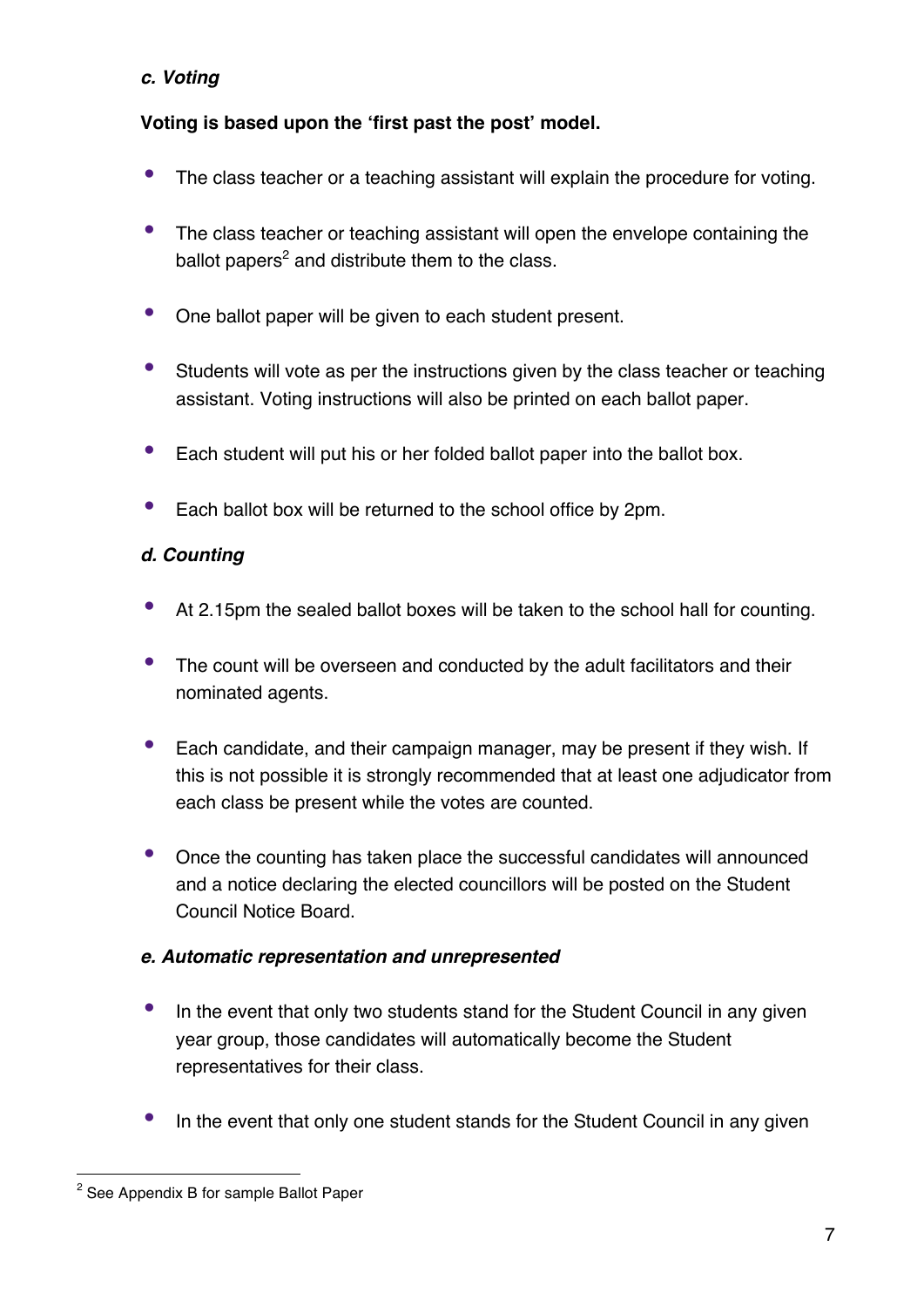year group, that candidate will automatically become the sole Student representative for their class.

• In the event that no student stands for Student Council in any given year group, that year group will be unrepresented.

#### *f. Substitution, Ties & Short Election*

- If a Student Councillor resigns or leaves the school during their term of office the next candidate in the original voting order will automatically become a Student Councillor.
- In the event that there was not a candidate in the original voting order a short election will take place.
- In the event of a tie a short election will take place between the tied candidates.
- **Short Election** A short election will consist of: One day for nominations (omitted if the election is the result of a tie); two days for campaigning; class vote by secret ballot the following day.

#### Article

### 6 **New Councillor Presentations**

• Student Councillors will be presented with their student councillor badge and Student Councillor Handbook by the Head Teacher, or other Senior Member of Staff, at the next whole school assembly following the election.

#### Article

### 7 **Student Councillor Activities and Responsibilities:** *Information In*

- Student Councillors will ascertain the views, ideas, concerns, suggestions and opinions of their classmates.
- Councillors have a responsibility to regularly and actively seek out the views of their classmates.
- Students have a responsibility to bring to the attention of their class representative any worries, concerns, suggestions or ideas they may have.
- 'Class slips' will be available in every classroom so that students might write their views, ideas, concerns, suggestions and opinions on a class slip and put it in the Student Council Box.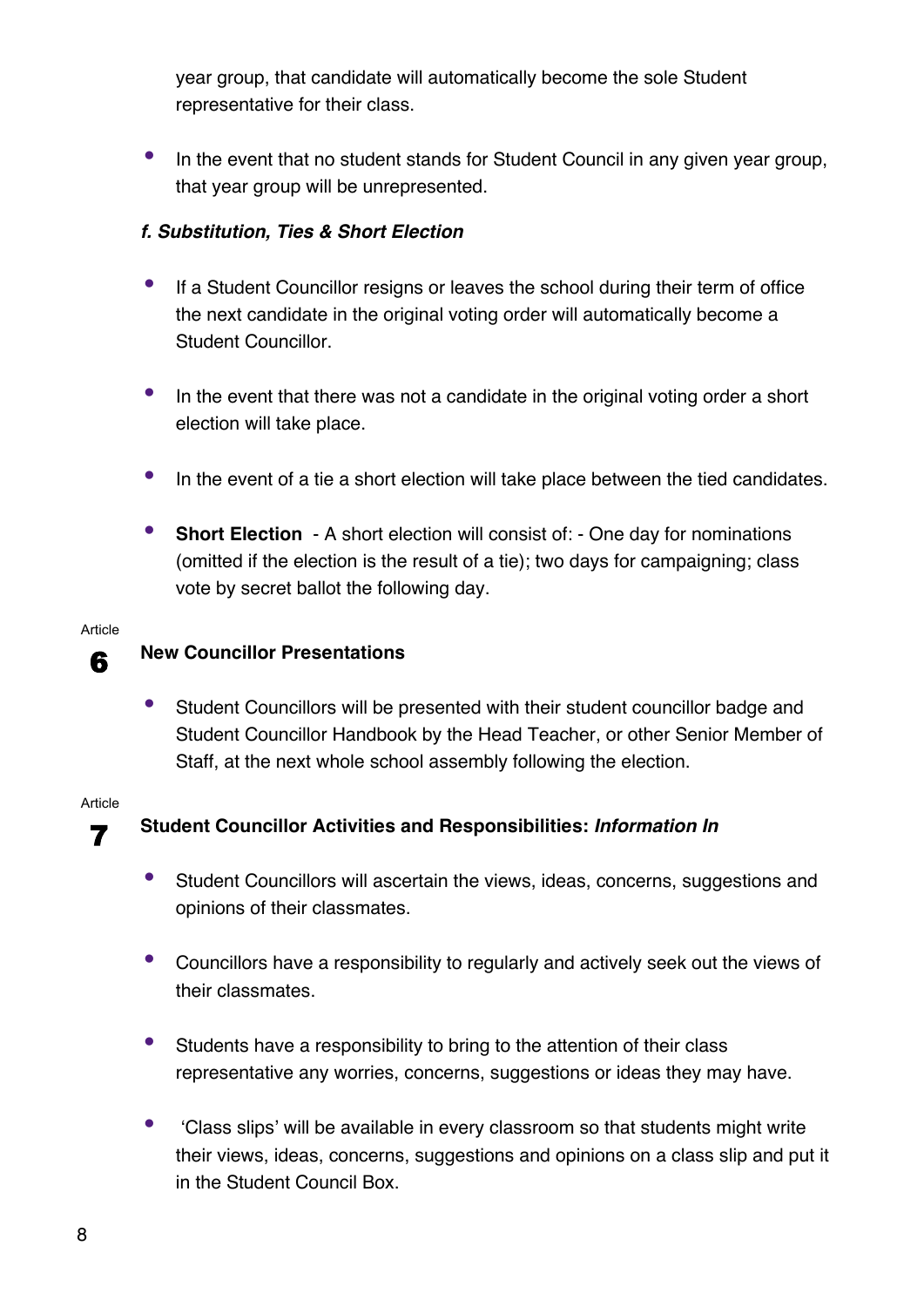### 8 **Student Councillor Activities and Responsibilities:** *Meetings*

- Details of Student Council meetings will be posted on the Student Council Notice Board.
- Student Council Meetings will usually be held every second Thursday at 11.45am in the ICT suite.
- A Student Council Meeting must take place at least once a month.
- It is the responsibility of each Student Councillor to inform their class teacher of when Student Council meetings are to take place.
- Student councillors will attend all meetings unless they are away on a school trip, on other school business, or have a valid reason not to attend.
- If a student councillor is unable to attend any meeting they must inform the Chairperson or Vice-Chair, in advance of the meeting, that they will not be present.
- If a councillor misses three consecutive meetings, or six in total during the year, without a valid reason, they may be asked to step down.

#### a. *Meeting Ground Rules*

- Student Councillors will arrive at meetings on time and fully prepared.
- Student Councillors will be attentive and participate during the meeting.
- Student Councillors will listen to their fellow councillors.
- Student Councillors will not interrupt when someone else is speaking, as they understand that in a meeting only one person speaks at a time.
- Student Councillors will be respectful and courteous toward their fellow councillors, even if they don't agree with them.

#### b. *Meeting Format*

#### **i. Initial Meetings (led by adult facilitators)**

The adult facilitators will chair and take minutes for the first three meetings of a new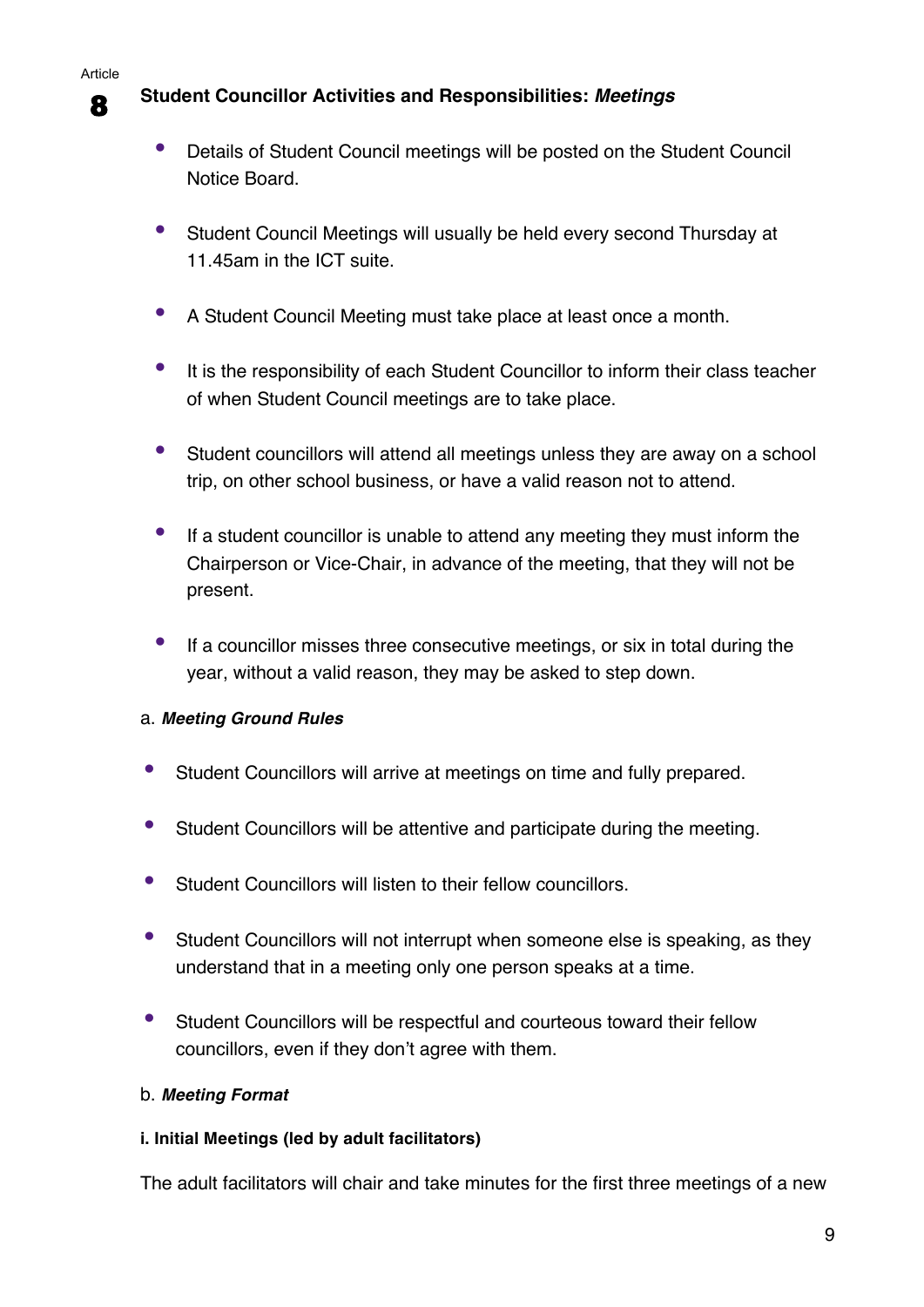Student Council.

**Induction Meeting (led by adult facilitators):** At the induction meeting of a new Student Council the adult facilitators will take the new councillors through the Student Council Constitution and oversee the signing of the Student Councillor Contract *(see article 15)*

**First Meeting (led by adult facilitators):** At the first meeting of a new Student Council the adult facilitators will oversee the election of the Student Council Officers.

**Second Meeting (led by adult facilitators):** At the second meeting of a new Student Council the adult facilitators will chair and take the minutes of the meeting to model these roles for the new student councillors.

**The third meeting becomes a regular meeting** and will be run by the students with assistance from the adult facilitators as and when necessary.

#### **ii. Regular Meetings (led by student councillors)**

- Student Council meetings will last for 30 minutes.
- Student Council meetings will begin and end on time.
- The first 5 minutes of a regular meeting will involve Student Councillors working in class pairs to assess the comments, concerns, ideas and opinions of their classmates. They will determine their most pressing item and put it forward as an agenda item.
- The agenda<sup>3</sup> will be drawn up by the Chairperson and Vice-Chair.
- The Chairperson will take the meeting, assisted by the Vice-Chair.
- The Secretary will take minutes $4$  and note action points.
- The Chairperson will ensure that councillors keep to the agenda, that the whole agenda is discussed and that the meeting ends on time.
- The Vice-chair will help the Chairperson achieve this.
- The Chairperson has the casting vote.

 $3$  See Appendix C for Agenda template

<sup>4</sup> See Appendix D for Minutes template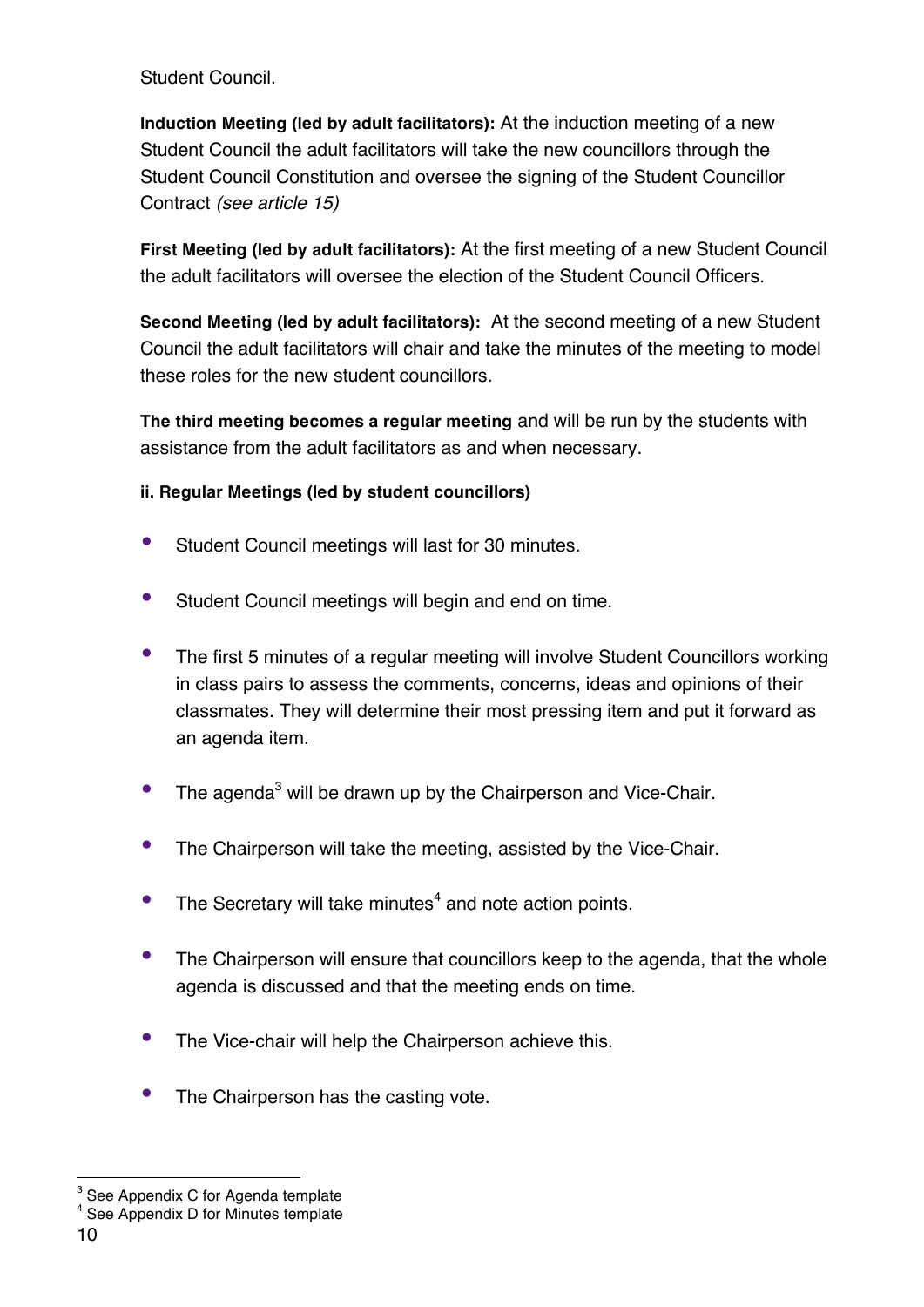#### **Quorum**

- Any decisions decided by a vote require a quorum of Student Councillors.
- Ten (10) Student Councillors constitutes a quorum.

#### **The head teacher or a member of the senior management team will audit a student council meeting at least once a term.**

#### Article

### 9 **Student Councillor Activities and Responsibilities:** *Information Out*

Student Councillors will organise effective communication to feedback the content and decisions of the Student Council including: -

- Regular Student Council Feedback sessions in class. There should be one feedback session following each Student Council meeting. Each Student Councillor will be schedule a feedback session in consultation with their class teacher.
- It will be the responsibility of the Secretary to post the minutes of the Student Council meetings on the Student Council Notice Board, and to maintain the Student Council Notice board in partnership with the PRO (should the Student Council decide to have someone in this role)
- It will be the responsibility of all Student Councillors, in partnership with the PRO, to organise and produce ways of disseminating information such as posters, flyers, newsletters, short films etc.

#### Article

### 10 **Student Councillor Activities and Responsibilities:** *School Ambassadors*

- The role of the student councillors is very important and comes with responsibilities. Student Councillors not only represent their class, they also represent their school, and as such should set a good example to their peers.
- As school ambassadors, Student Councillors will have privileges, and from time to time may be invited to represent and promote the school at external and internal events. Such activities might include (but are not confined to) assisting with sporting and extra-curricular events, fund-raising for charity and liaison with student councils from other schools.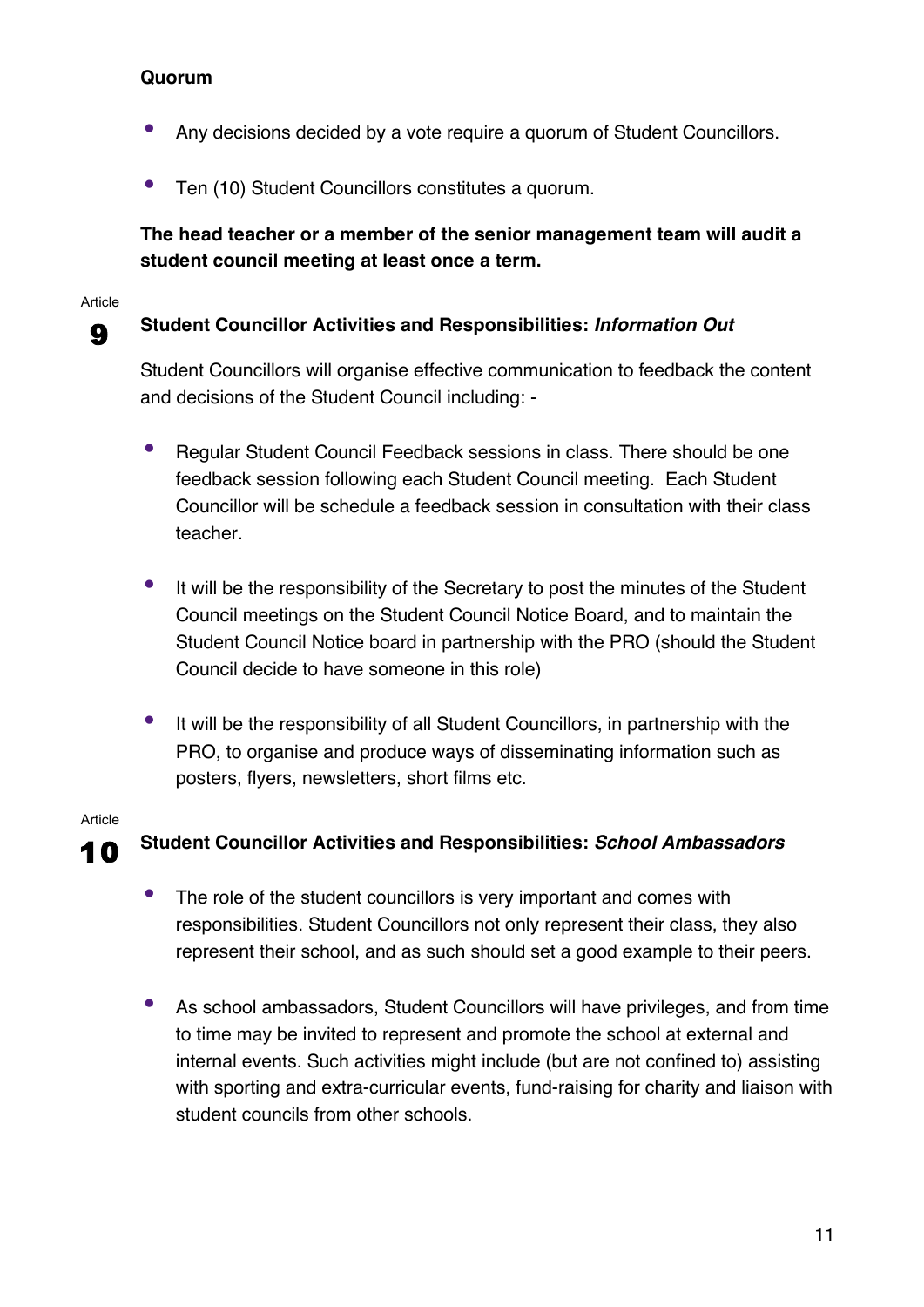### 11 **Student Councillor Activities and Responsibilities:** *Handover & Final Report*

- The final obligation of the Student Council, usually undertaken towards the end of the academic year, is to prepare and collate any and all paperwork and financial accounts, as a handover document for incoming Student Councillors.
- The last duty of the Student Council will be to deliver their annual report via a whole school assembly, usually delivered towards the end of the academic year, where the whole council will outline their activities and achievements during their term of office.

#### Article

### 12 **The Student Council Fund**

The Student Council manages the *Student Council Fund*. The Student Council Fund is made up of three elements: -

- **O** Student contributions A voluntary £1 per student contribution at the beginning of the academic year.
- **o** School contribution The matching of student contributions by the school to a maximum that is the equivalent of £1 per student per year.
- **Fund raising** Other fund raising activities initiated by the Student Council.
- It is primarily the role of the Treasurer to keep track of the fund.
- The Treasurer will have an opportunity to report back on the Student Council Fund at each meeting, should he or she deem it necessary or appropriate.
- The Treasurer must provide a report to the Student Council, at the last meeting of the outgoing Student Council, detailing all income and expenditure.

Article

- 13 **Term of Office**
	- The term of office for a Student Councillor is one (1) academic year.
	- Having served as a Student Councillor a student may *not* stand as a Student Councillor again in another student election *unless* fewer that two candidates in their year group are forthcoming by the last day of nominations, and their nomination will not force an election.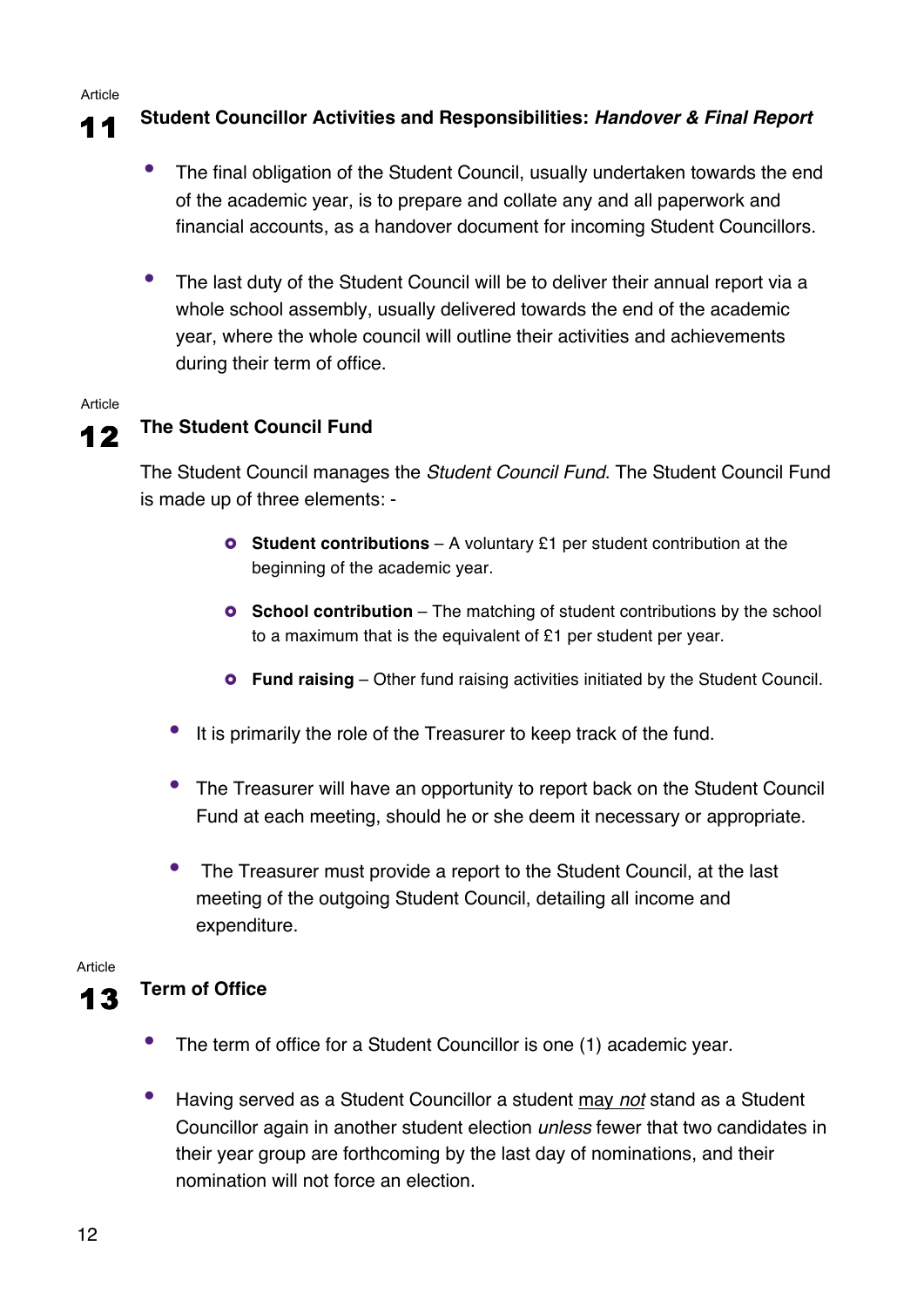### 14 **Changes to the Constitution**

Any changes to the Student Council constitution must be voted upon by the Student Council.

Article



### 15 **Student Council Member's Contract**

All Student Councillors are required to sign the Student Councillor's Contract<sup>5</sup>

<sup>5</sup> See Appendix E for Student Councillor's Contract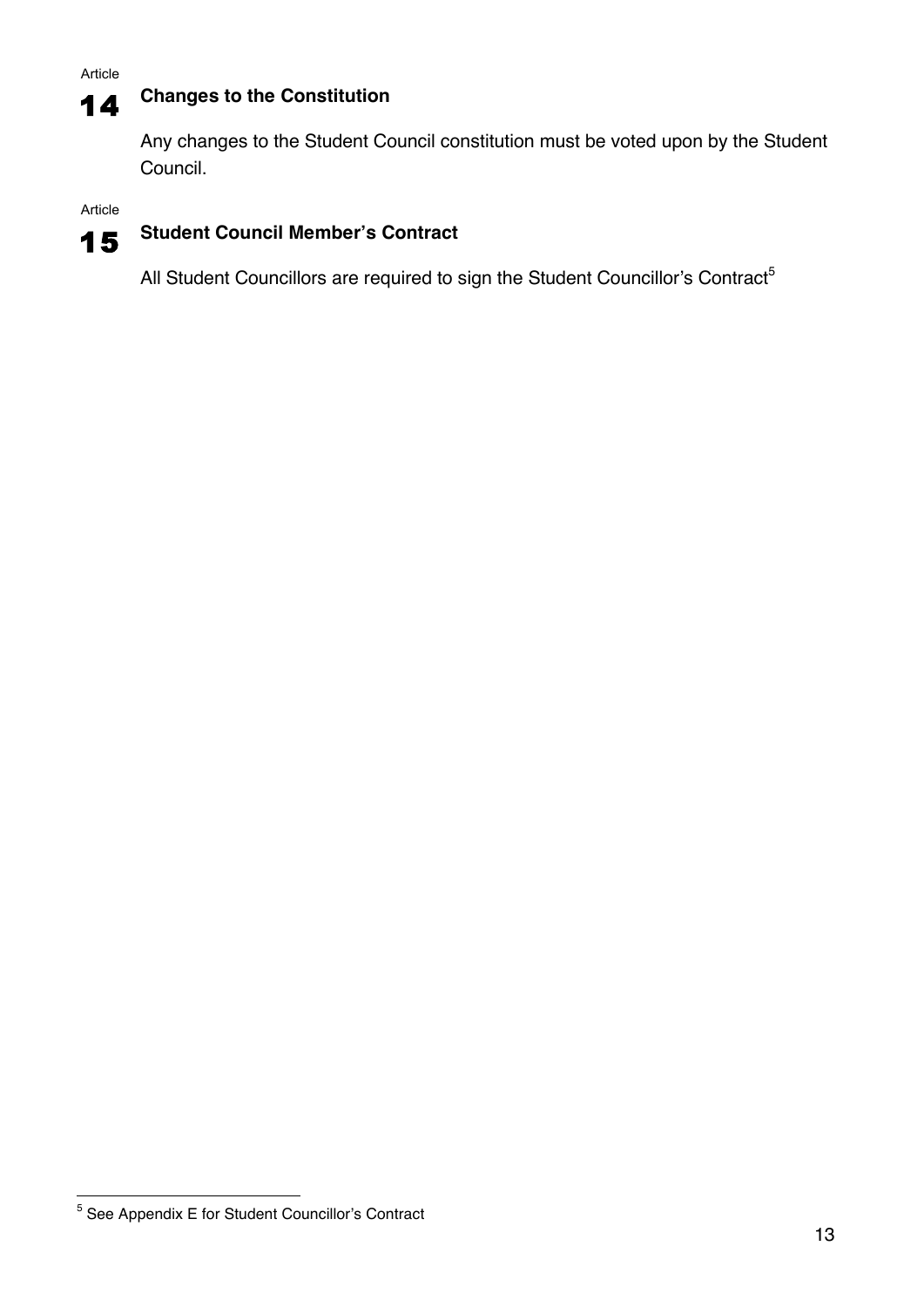Appendix A



**YX Nominations** For Student Council **20XX/XX**



| <b>CANDIDATE Name</b> | <b>Endorsed by</b><br>(Tick box if you will also be the candidate's Campaign<br>Manager)<br>۱ı |  |
|-----------------------|------------------------------------------------------------------------------------------------|--|
|                       |                                                                                                |  |
|                       |                                                                                                |  |
|                       |                                                                                                |  |
|                       |                                                                                                |  |
|                       |                                                                                                |  |
|                       |                                                                                                |  |
|                       |                                                                                                |  |
|                       |                                                                                                |  |
|                       |                                                                                                |  |
|                       |                                                                                                |  |
|                       |                                                                                                |  |
|                       |                                                                                                |  |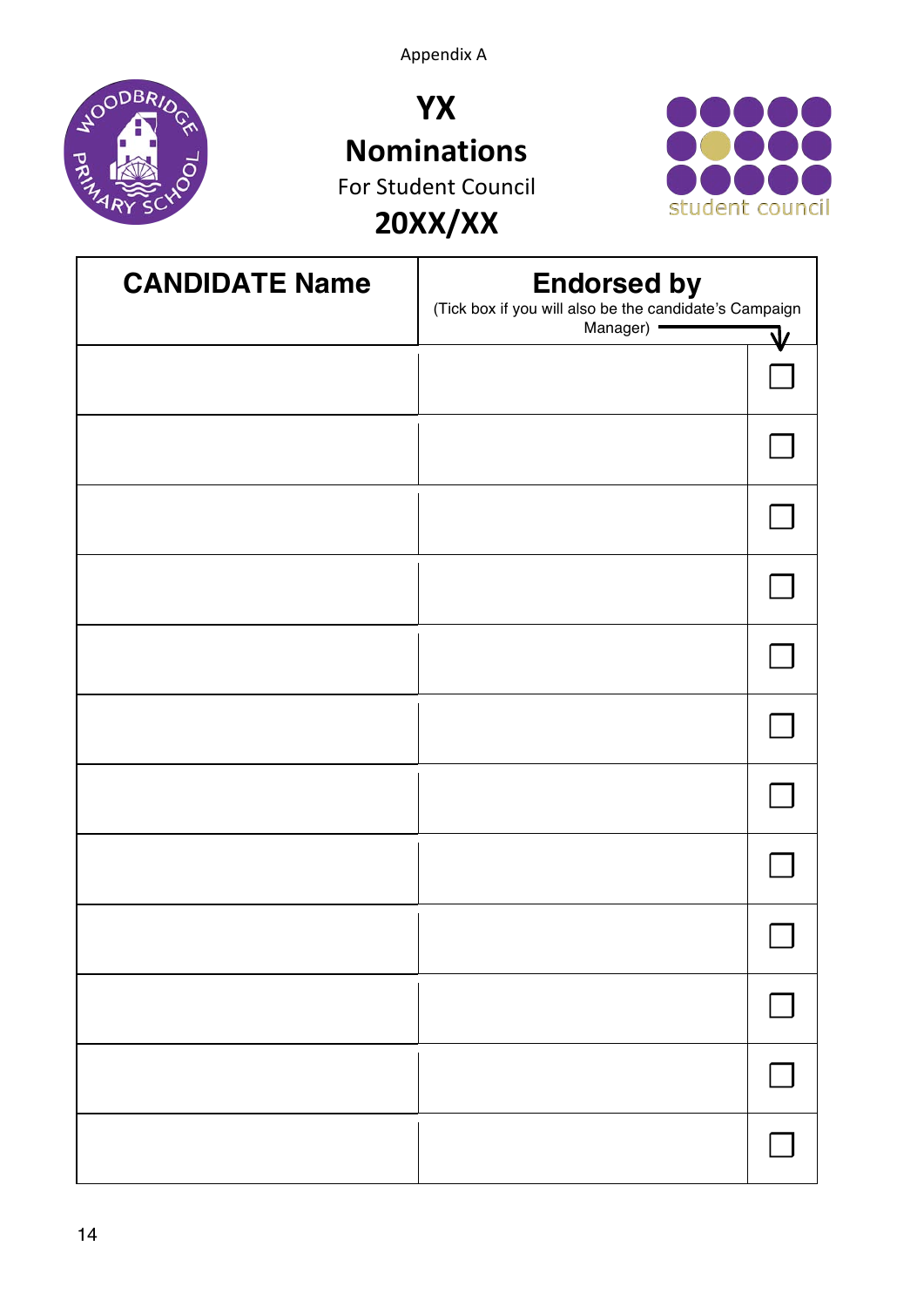Appendix B



## Student Council Elections **YX Ballot Paper**



Select two (2) candidates you would like to vote for by marking an **X in the box** beside their name



When you have selected your candidates by **marking a cross** in the box beside their name, **fold your ballot paper** and **put it in the ballot box**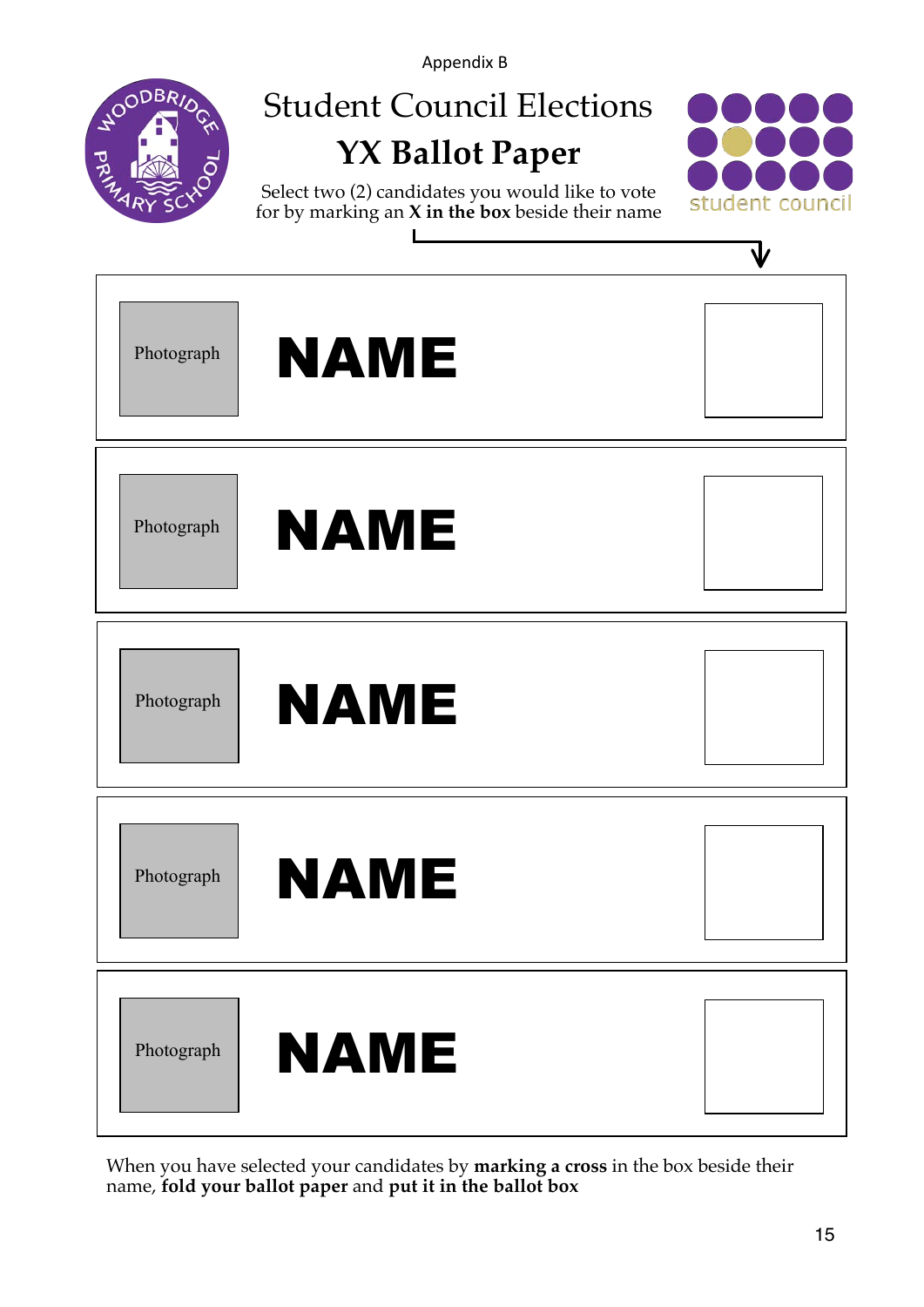







| Date                    |                                      |
|-------------------------|--------------------------------------|
| <b>Time</b>             |                                      |
| <b>Place</b>            |                                      |
| Item                    | Item                                 |
| $\mathbf{1}$            | Welcome                              |
| $\mathbf{2}$            | <b>Apologies</b>                     |
| $\mathbf{3}$            | <b>Last Minutes</b>                  |
| 4                       | Pair work                            |
| F2                      |                                      |
|                         |                                      |
| Y1                      |                                      |
|                         |                                      |
| <b>Y2</b>               |                                      |
| Y3                      |                                      |
|                         |                                      |
| <b>Y4</b>               |                                      |
|                         |                                      |
| <b>Y5</b>               |                                      |
| <b>Y6</b>               |                                      |
|                         |                                      |
| 5                       | <b>Treasurer's Report (optional)</b> |
| 6                       | <b>AOB</b>                           |
| $\overline{\mathbf{z}}$ | <b>Next Meeting</b>                  |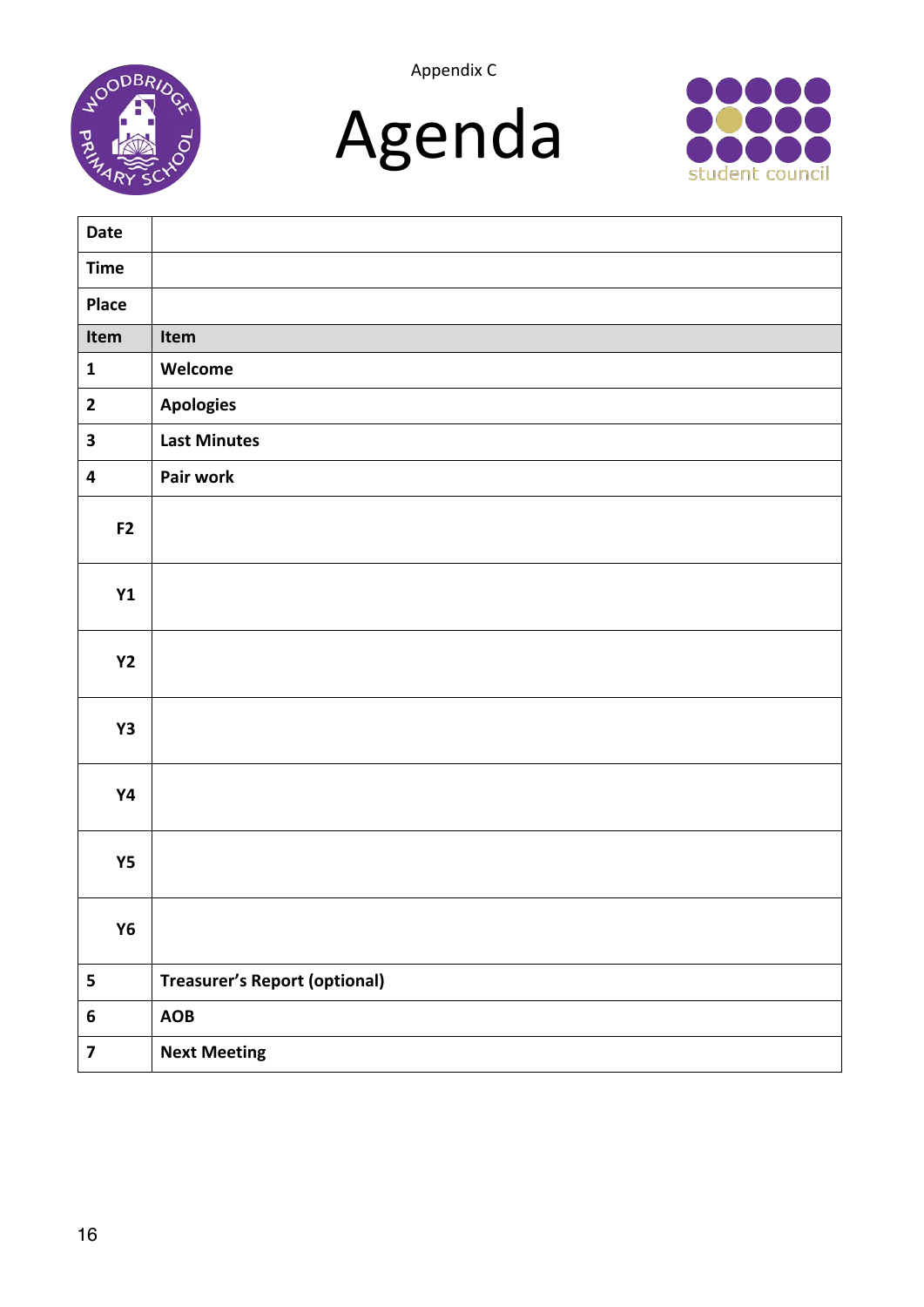

Appendix D





| <b>Date</b>             |                           |              |        |               |
|-------------------------|---------------------------|--------------|--------|---------------|
| <b>Time</b>             |                           |              |        |               |
| Place                   |                           |              |        |               |
| <b>Chaired by</b>       |                           | Present      | Absent |               |
|                         |                           |              |        |               |
| Item                    | <b>Topic</b>              | <b>Notes</b> |        | <b>Action</b> |
| $\mathbf{1}$            | Welcome                   |              |        |               |
| $\overline{\mathbf{2}}$ | <b>Apologies from</b>     |              |        |               |
| $\overline{\mathbf{3}}$ | <b>Last Minutes</b>       |              |        |               |
| $\overline{\mathbf{4}}$ | Pair work                 |              |        |               |
| F <sub>2</sub>          |                           |              |        |               |
| Y1                      |                           |              |        |               |
| <b>Y2</b>               |                           |              |        |               |
| <b>Y3</b>               |                           |              |        |               |
| <b>Y4</b>               |                           |              |        |               |
| <b>Y5</b>               |                           |              |        |               |
| <b>Y6</b>               |                           |              |        |               |
| 5                       | <b>Treasurer's Report</b> |              |        |               |
| $\boldsymbol{6}$        | <b>AOB</b>                |              |        |               |
| $\overline{\mathbf{z}}$ | <b>Next Meeting</b>       |              |        |               |